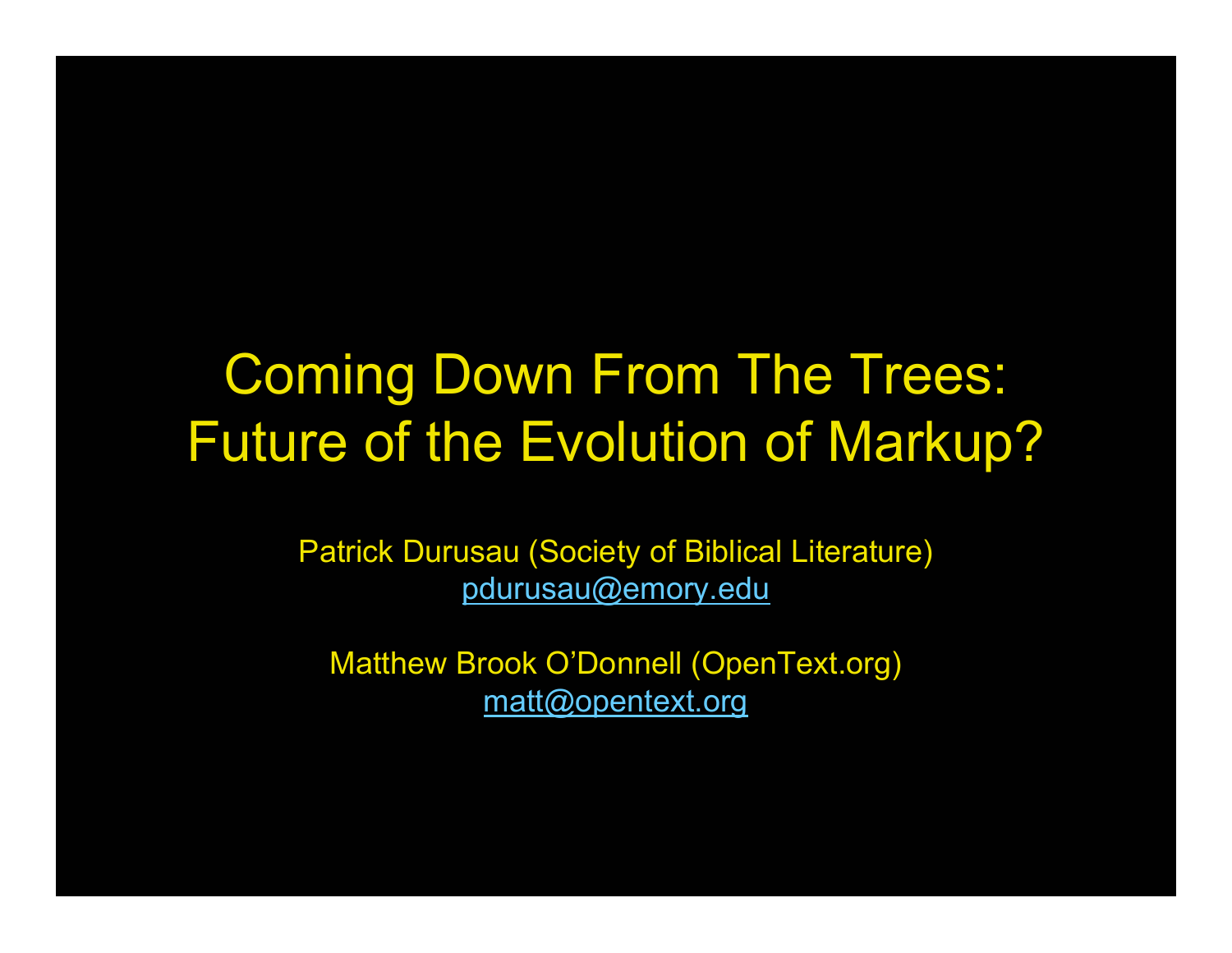# <altTitle>Declaring Trees: Future of the Evolution of Markup? </altTitle>

Patrick Durusau (Society of Biblical Literature) pdurusau@emory.edu

Matthew Brook O'Donnell (OpenText.org) matt@opentext.org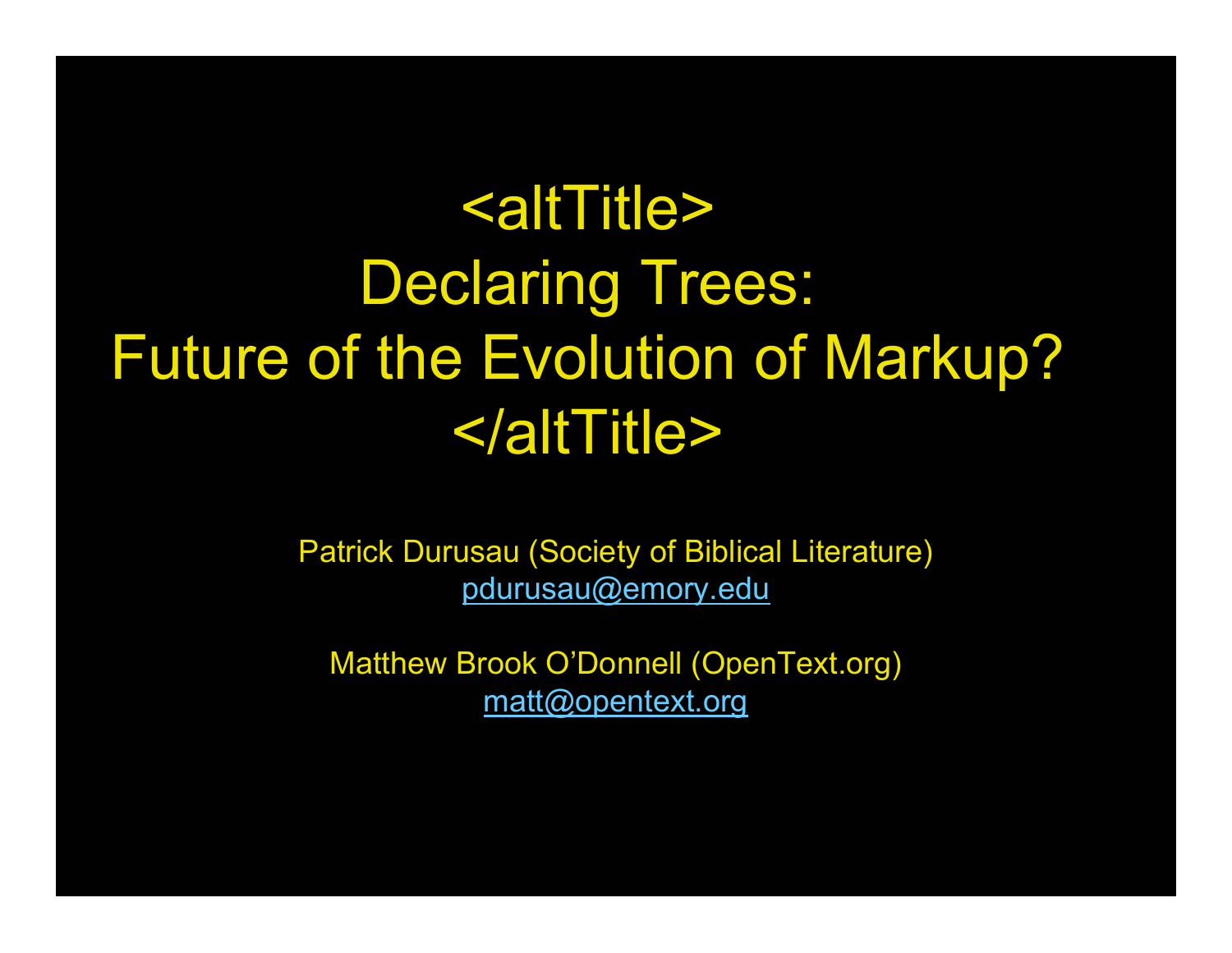## ACH/ALLC 2002

 $\bullet$  Michael Sperberg-McQueen (The Markup Bear) was heard to say:

•Only You Can Stop the Deforestation of Texts!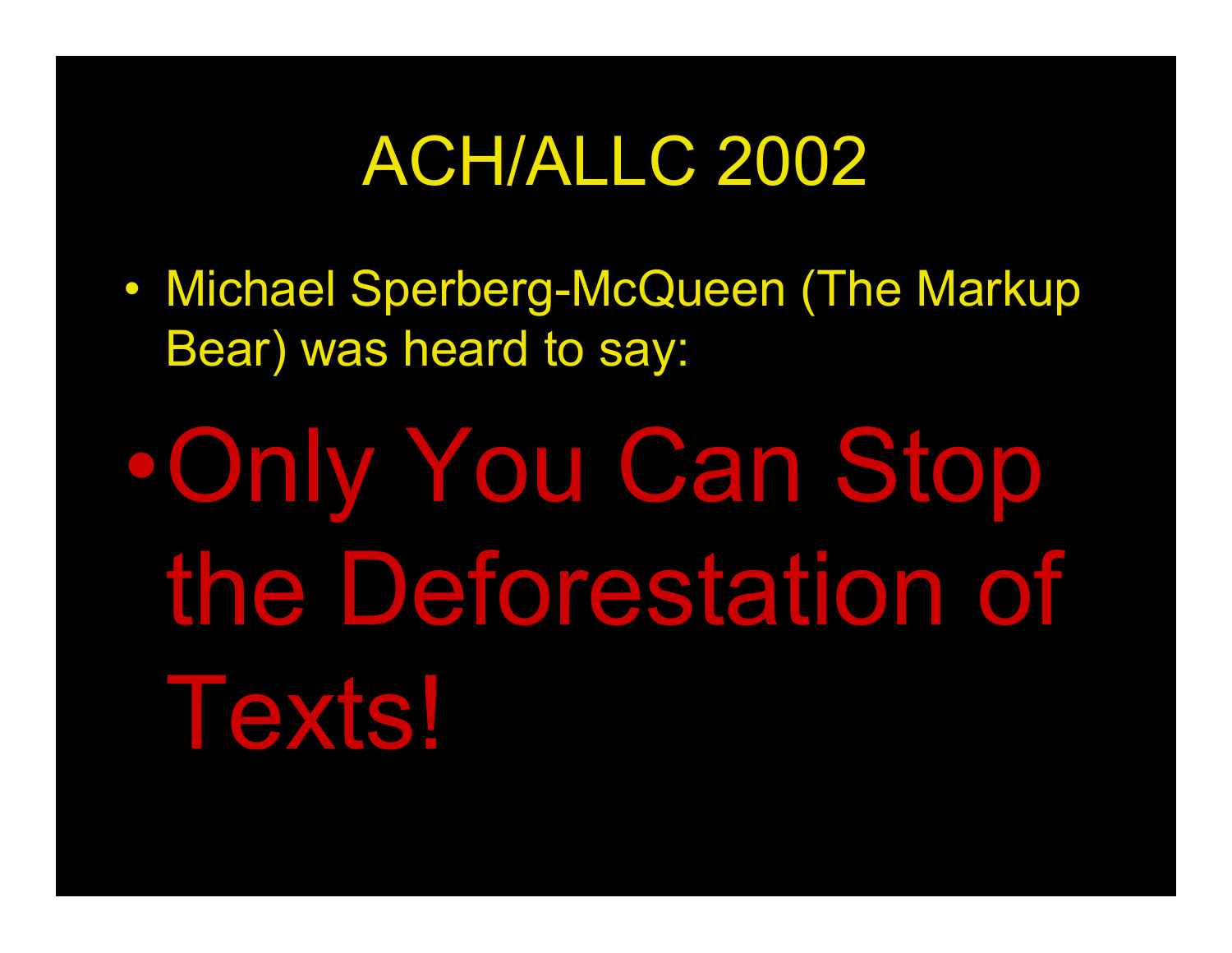#### Markup, Syntax and Trees

- $\bullet$  One tree per document
	- More precisely, one root per document
	- Tree syntax expressed from that single root All markup recognized from that root
- $\bullet$  Causes problems for text encoding
	- Overlapping hierarchies
	- Non-nesting phenomena
	- Complex relationships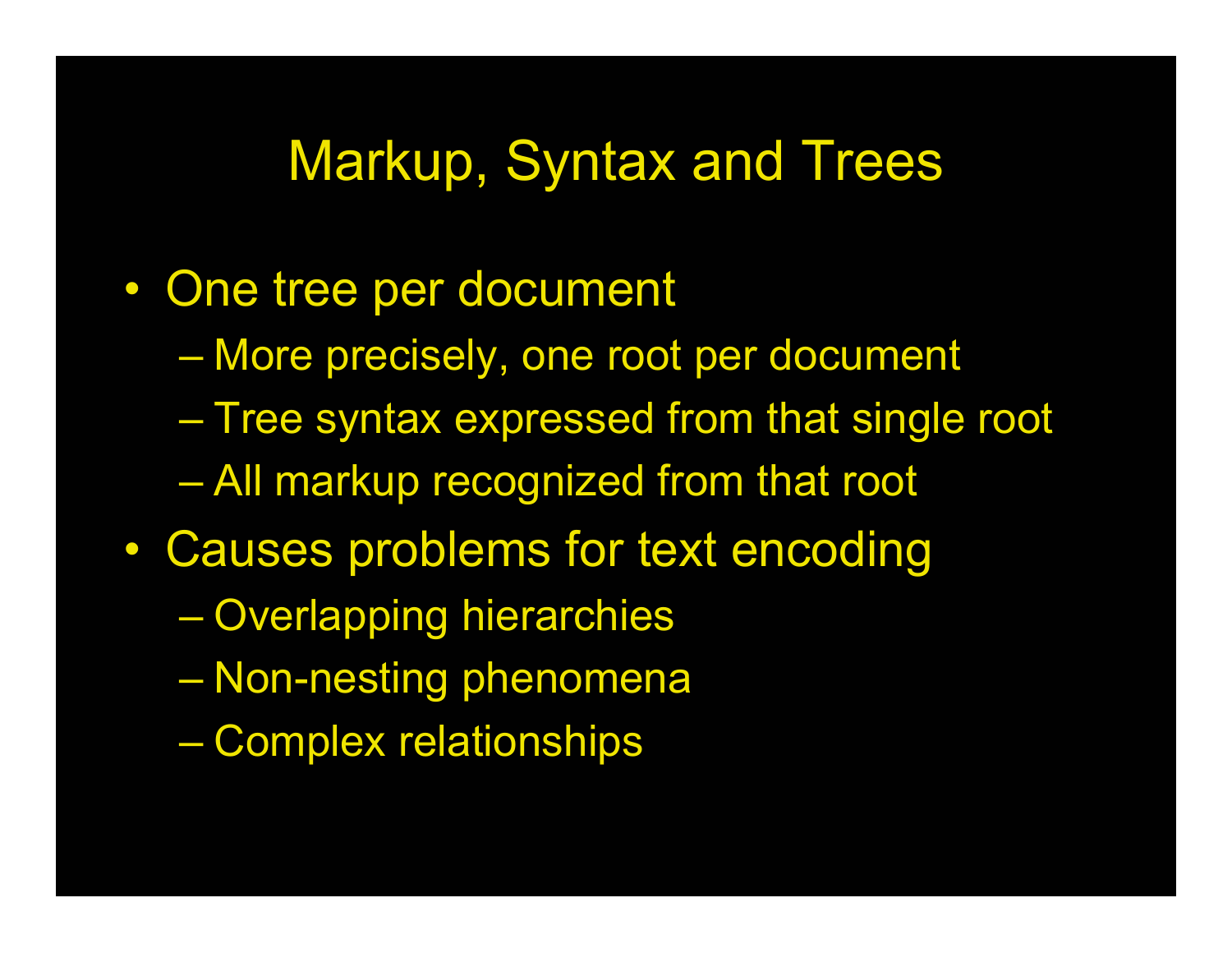## Prior Solutions I

- $\bullet$ Bottom-Up Virtual Hierarchies (BUVH)
- $\bullet$ Concur (cf. Sema Group implementation)
- Fragmentation
- Layered Markup and Annotation Language (LMNL)
- Milestones
- Multiple versions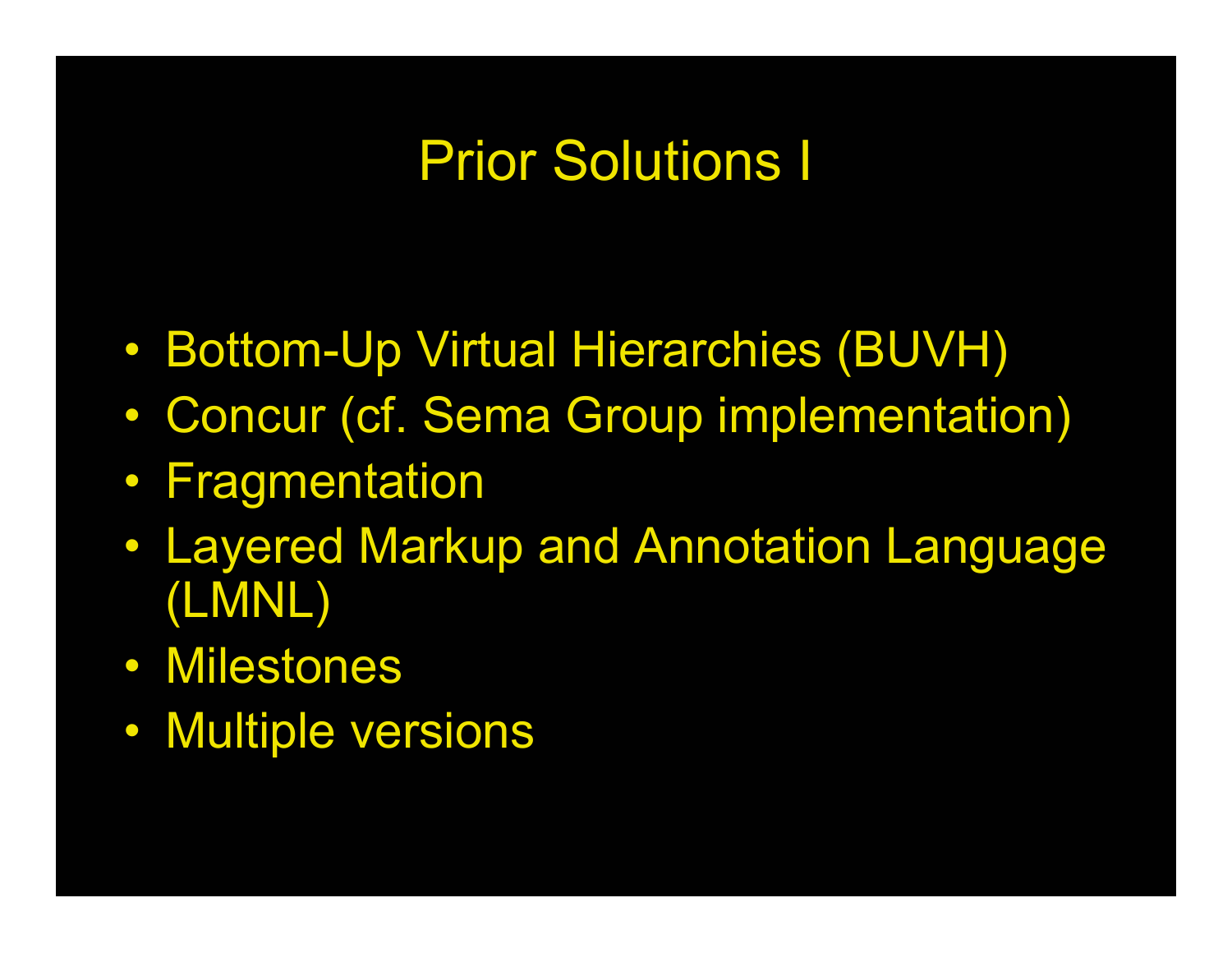## Prior Solutions II

- $\bullet$ Non-SGML/XML markup
- $\bullet$ Standoff Markup
- Prolog database
- Virtual Joins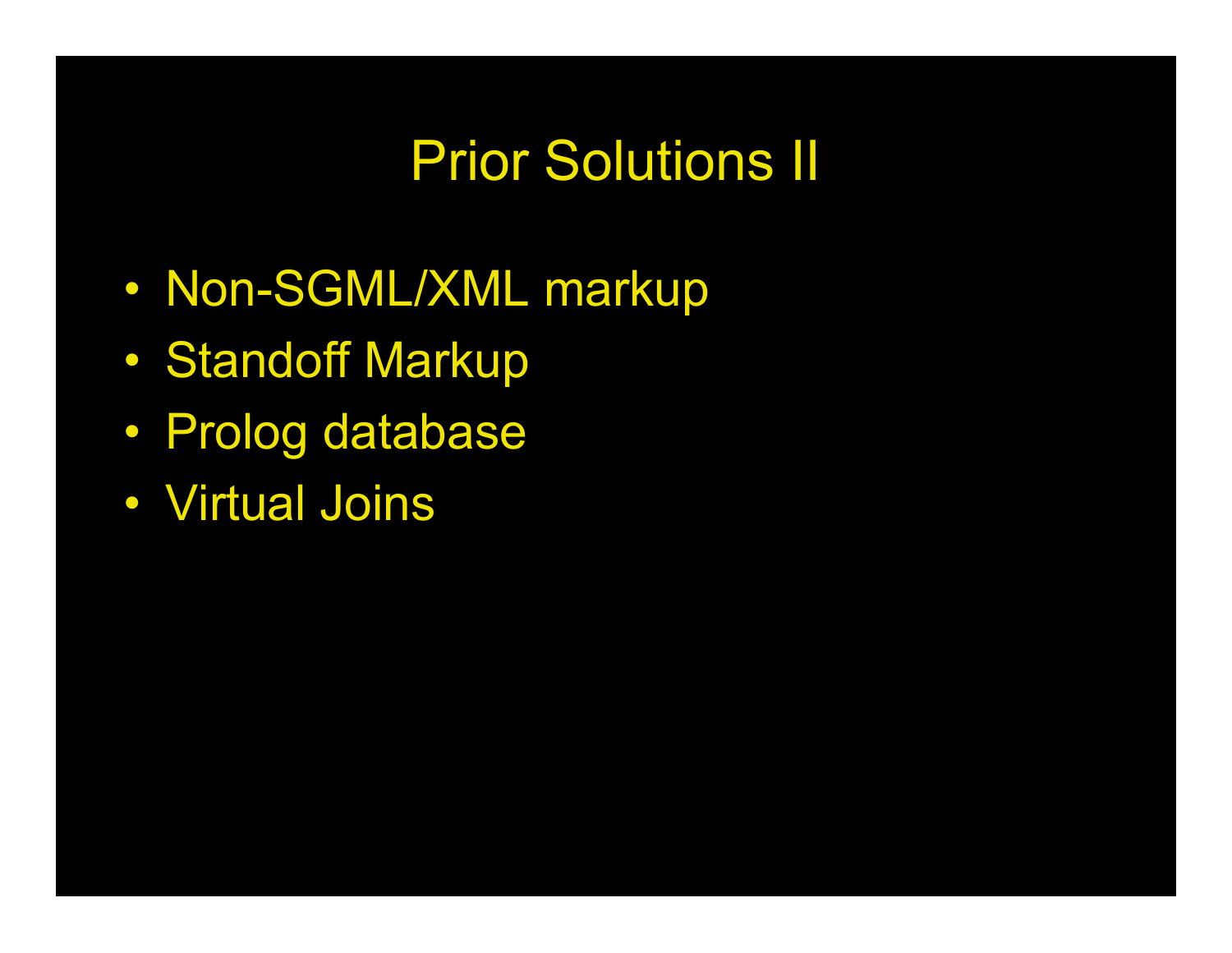#### Success of Solutions Varies

- All workarounds for:
	- single root plus tree syntax
	- all markup recognized
- $\bullet$ Lack of broad community experience
- $\bullet$  Sensitive to editing (multiple versions, BUVH, standoff)
- Utility depends on ability to process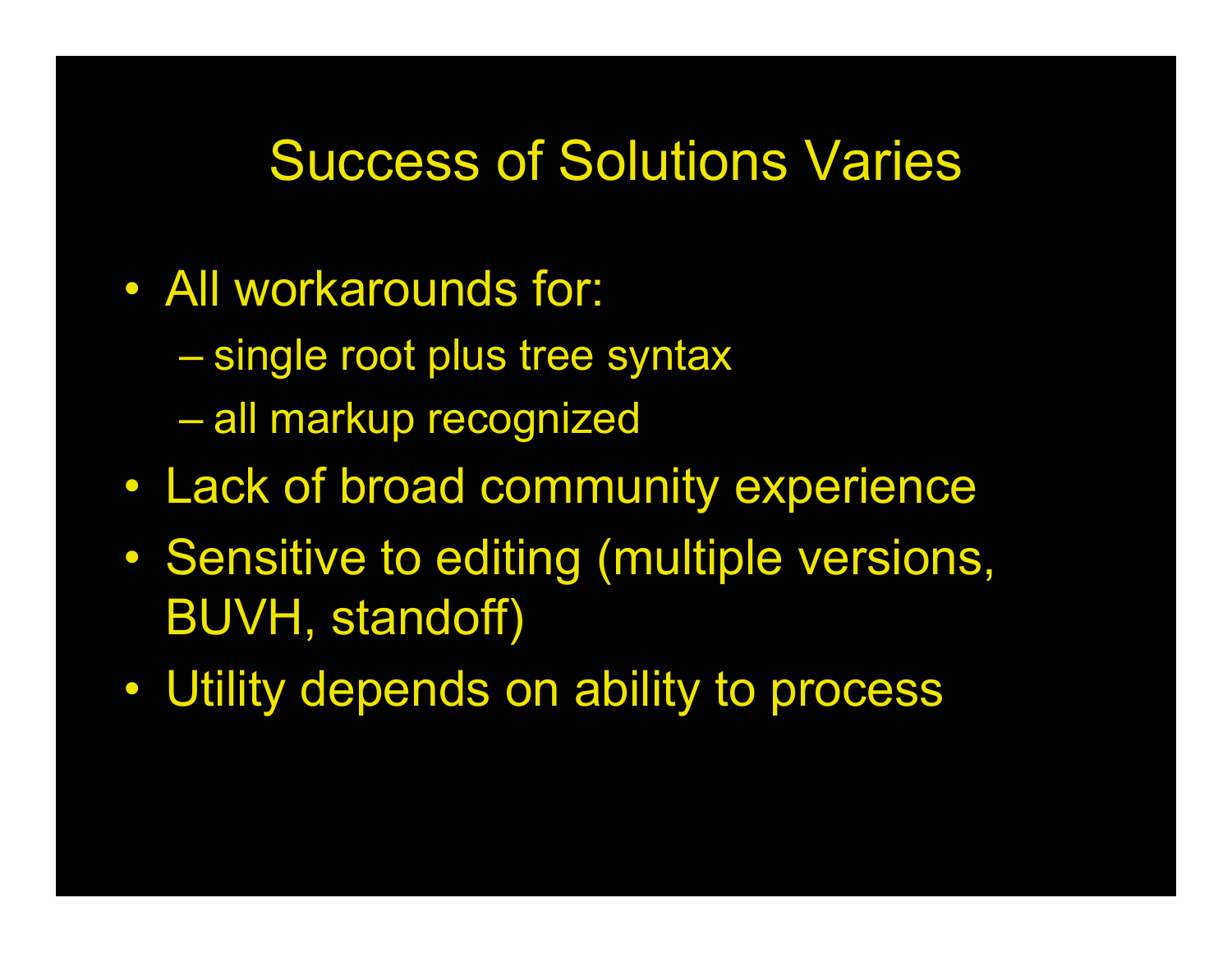## Motivations

- Non-Trivial texts require:
	- Complex relationships between elements in a text
	- Differing views of the text (physical vs. logical structure)
	- Overlapping and differing views of structures within a text (Ex., commentators who see different formal and syntactic structures)

Versioning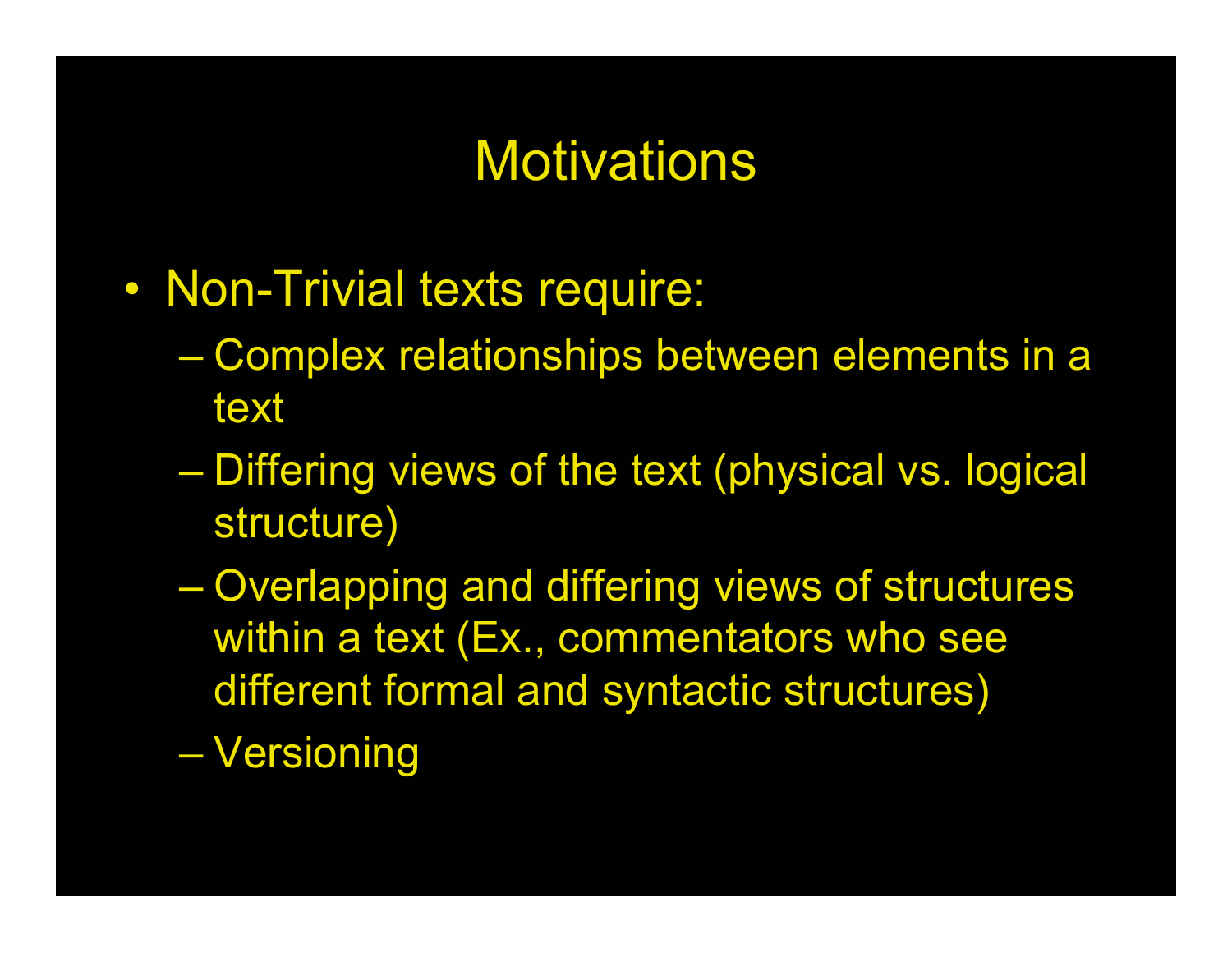#### "Treeness" and Markup

- $\bullet$  A markup tree has how many roots? – Answer: 1
- Example: XML document:
- <?xml version="1.0" standalone="yes"?>

<text>

<p>A short document.</p>

 $<$ /text $>$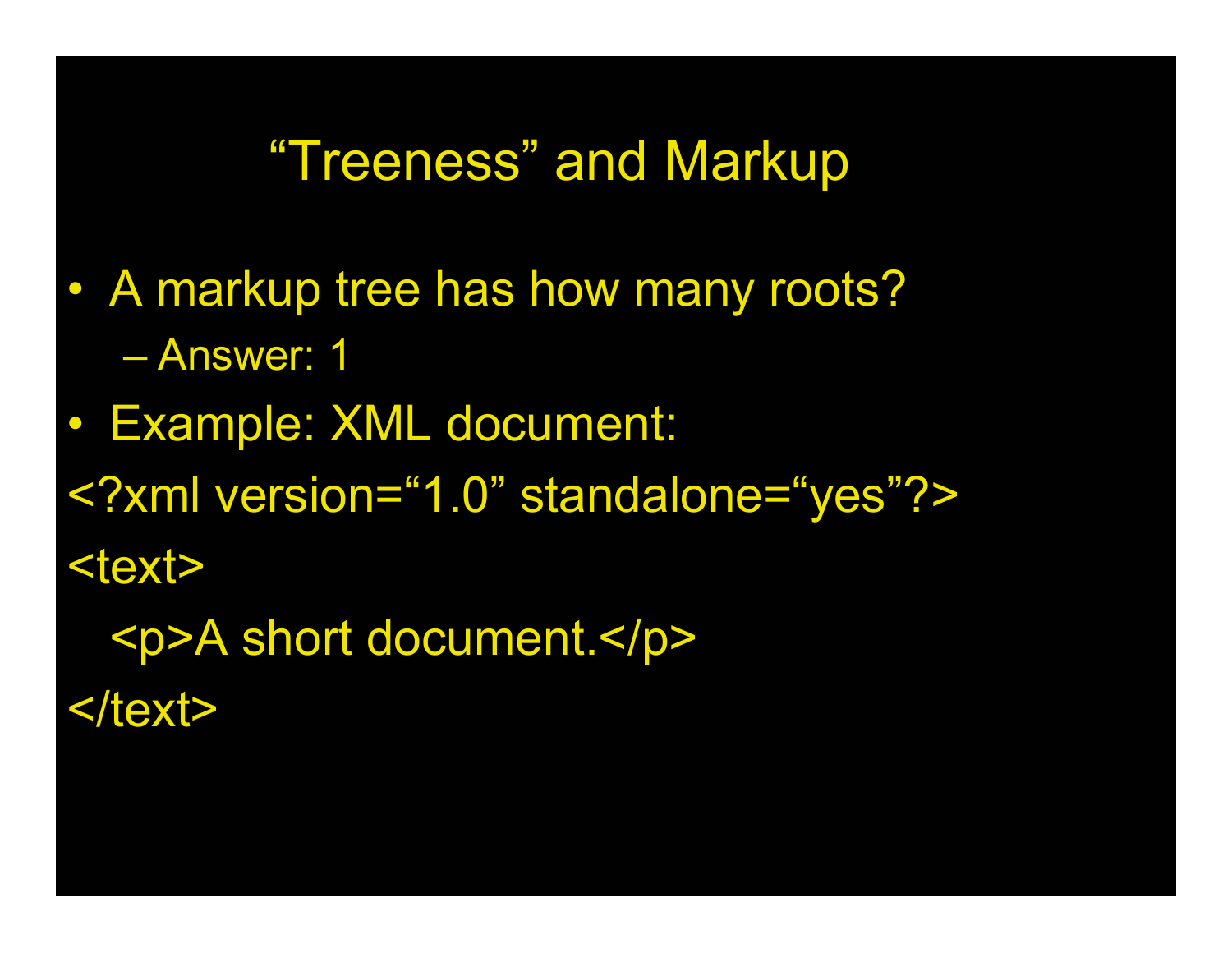#### "Treeness" and Markup II

- $\bullet$  Reality Check
	- This tree has more than one!
- Agreed markup trees have only one
- $\bullet$ Question is: When is that required?
- Answer: When it is processed!
- $\bullet$  Solution: Declare the root of a markup tree for processing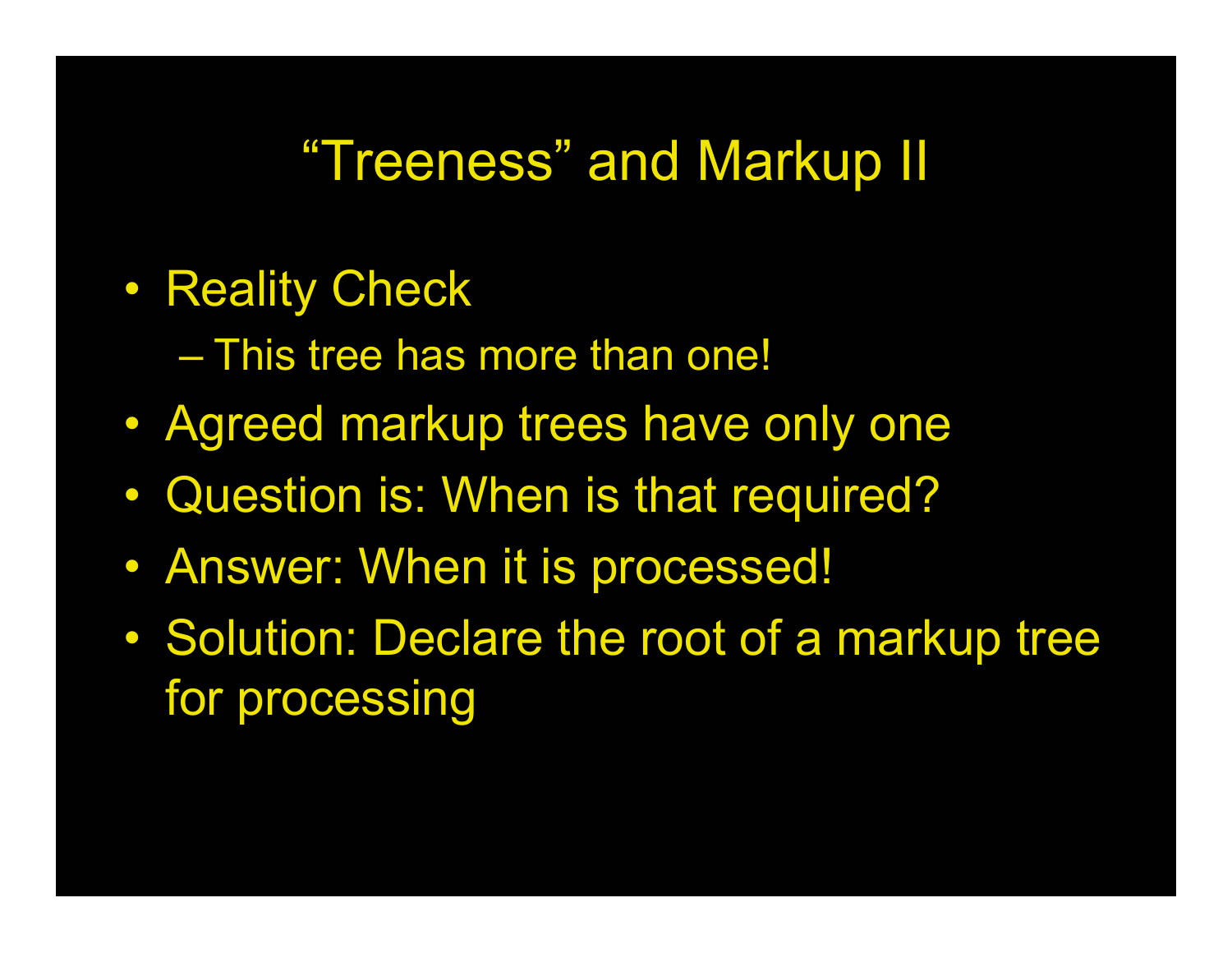## Recognizing Markup

- Documents are divided into:
	- **Markup**
	- PCDATA
- $\bullet$ When do we need to recognize markup?
- Answer: When it is processed!
- $\bullet$  Solution: Declare the markup to be recognized for processing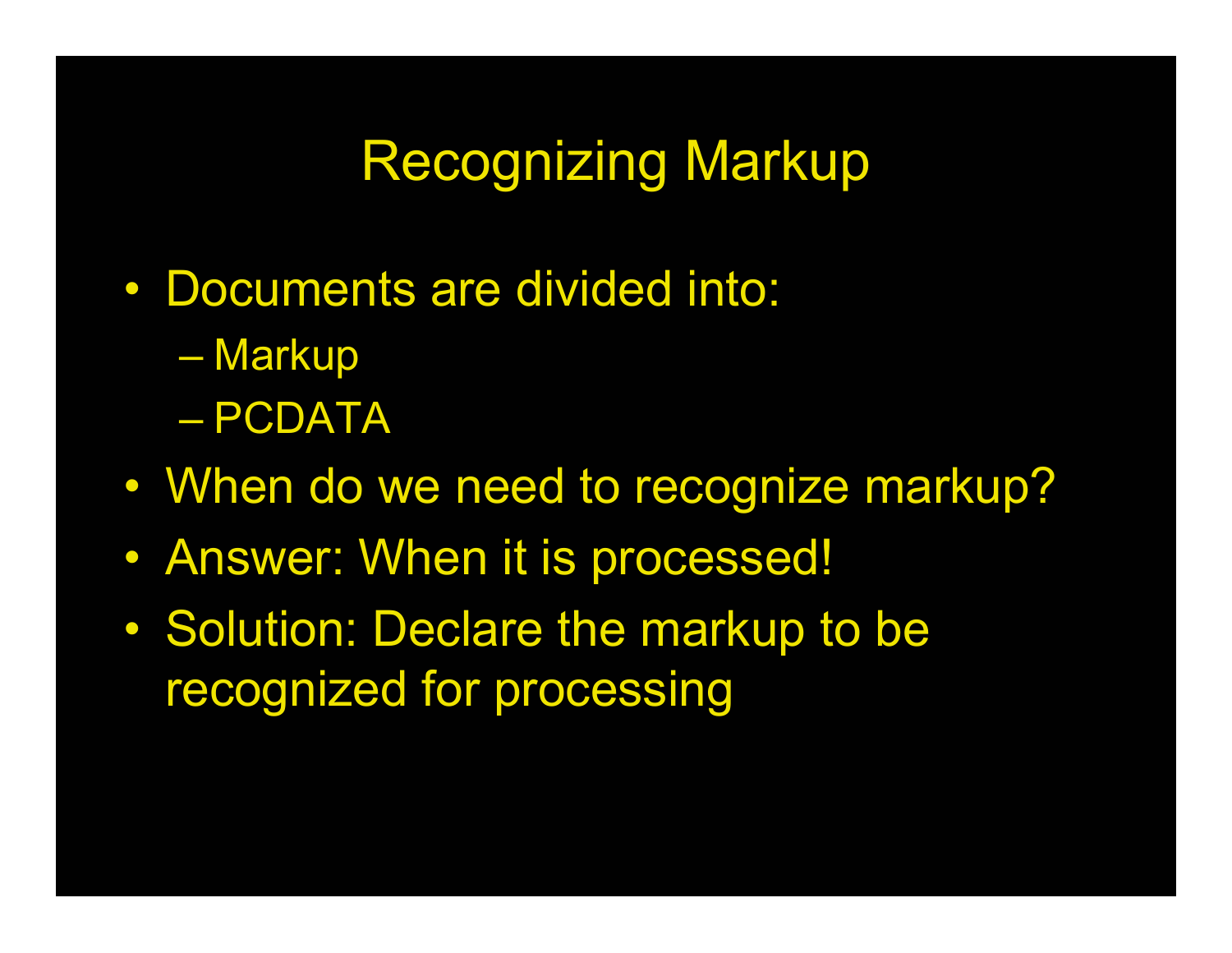#### Markup vs. Processing

- $\bullet$  Current Model of Markup and Processing: Single fixed root defined in syntax Markup defined in syntax
- $\bullet$ Isn't processing different from markup?
- $\bullet$ What if we declare a root for processing?
- $\bullet$ What if we declare the markup to process?
- $\bullet$ Result: Just-In-Time-Trees (JITTs)!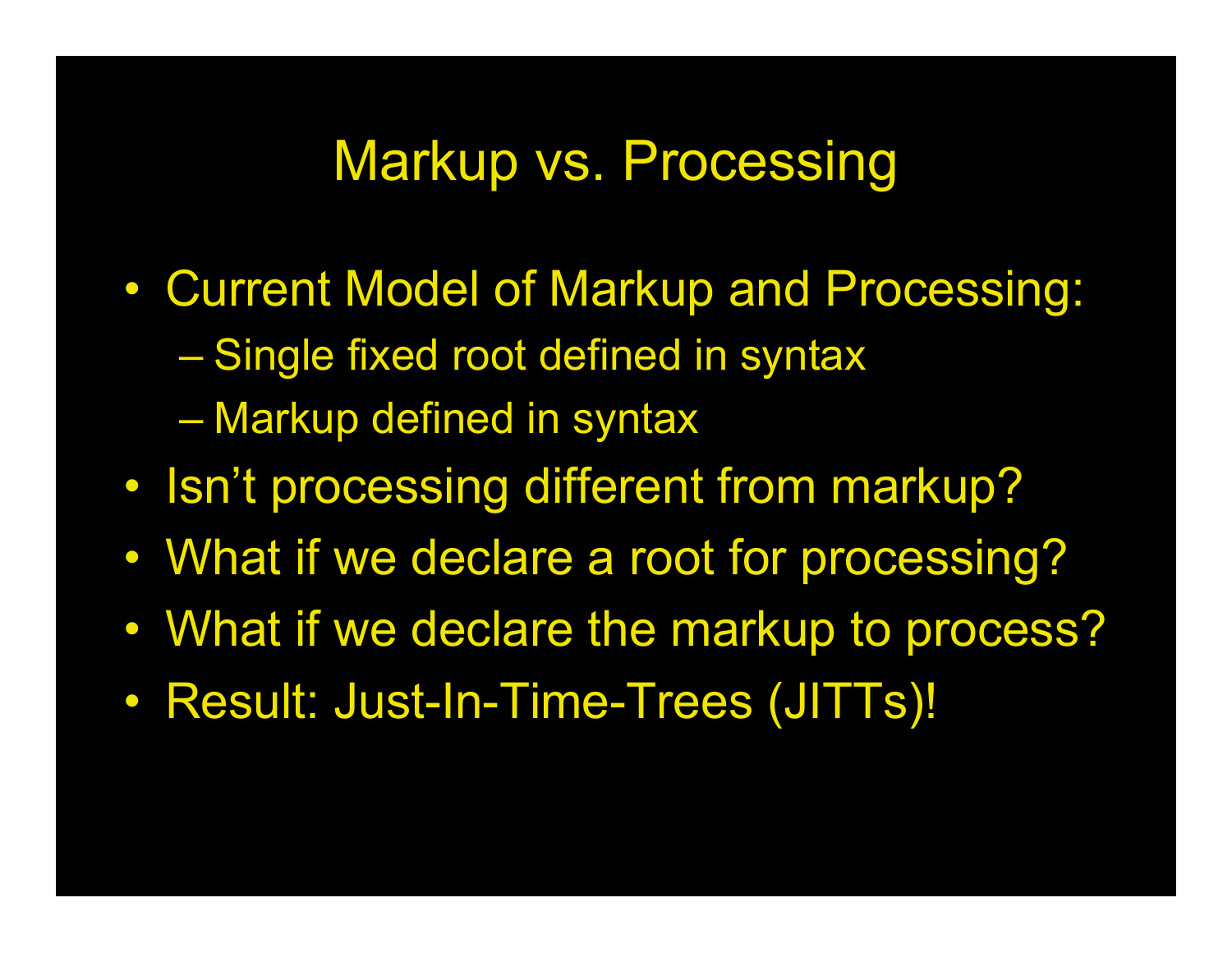#### Just-In-Time-Trees

- $\bullet$  Moves root requirement from syntax to processing
- $\bullet$  Moves markup (recognized) from syntax to processing
- No more overlap, simply processing declared roots and markup
- Markup limited only by your imagination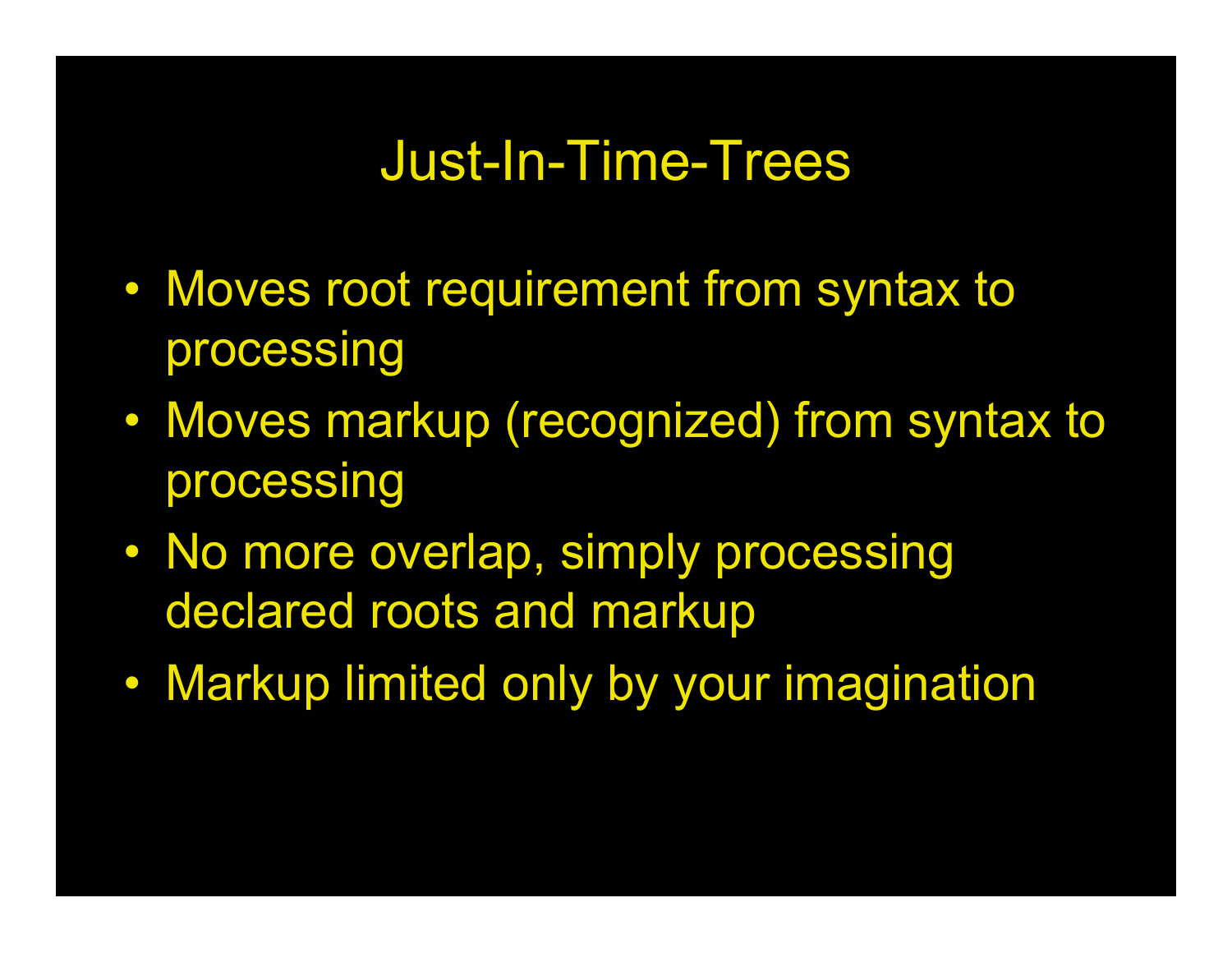# Current Practice vs. JITTs Syntax vs. Processing (fixed) (declared)

Root Root

Markup Markup



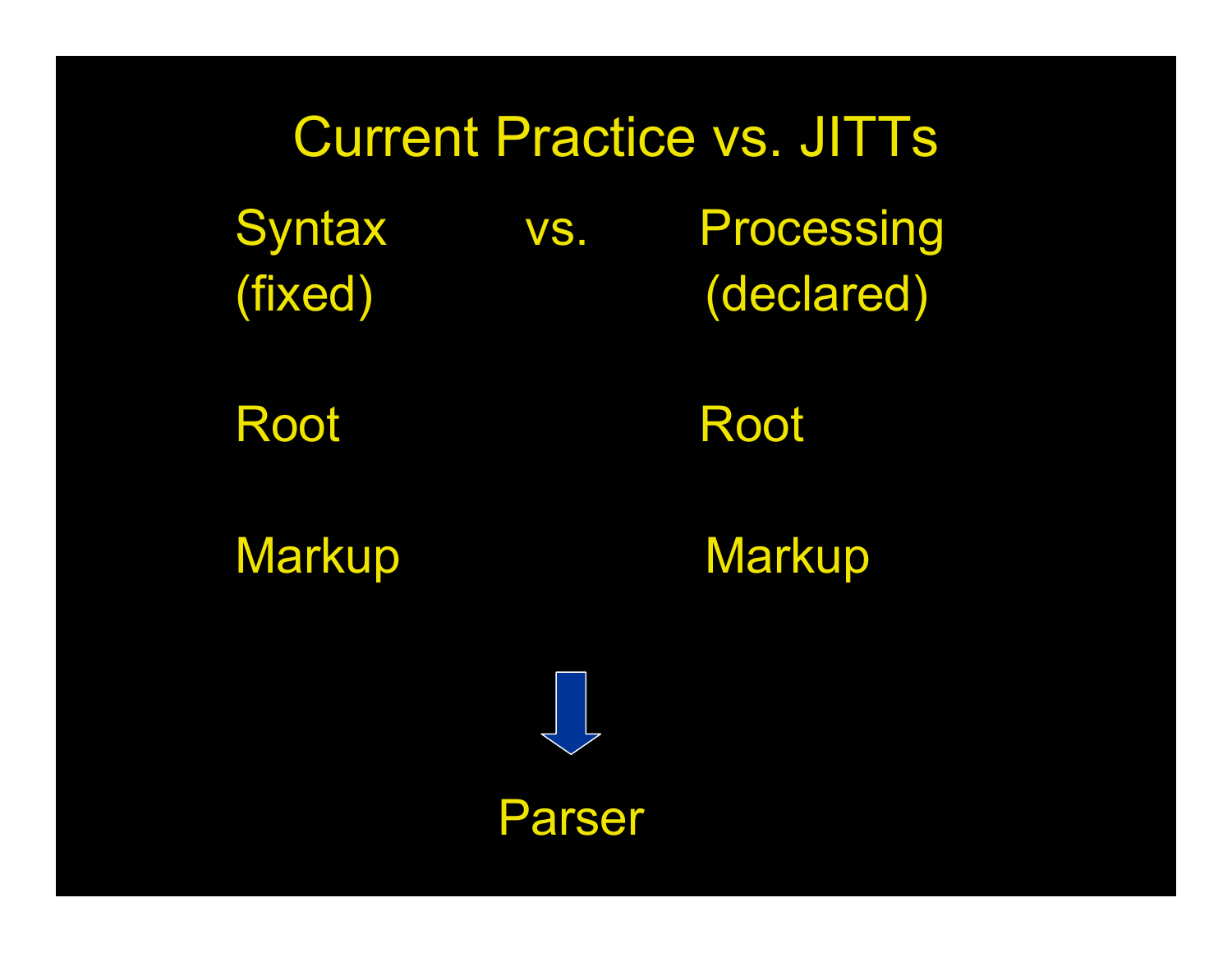## Implementing JITTs

- Requirements
	- Recognizing markup
	- Discard markup/PCDATA prior to declared root
	- Discard markup/PCDATA after leaves
- Recognizing markup SAX Filter (but using DTD or Schema)
- $\bullet$  Discarding PCDATA
	- Similar to XPath and subtrees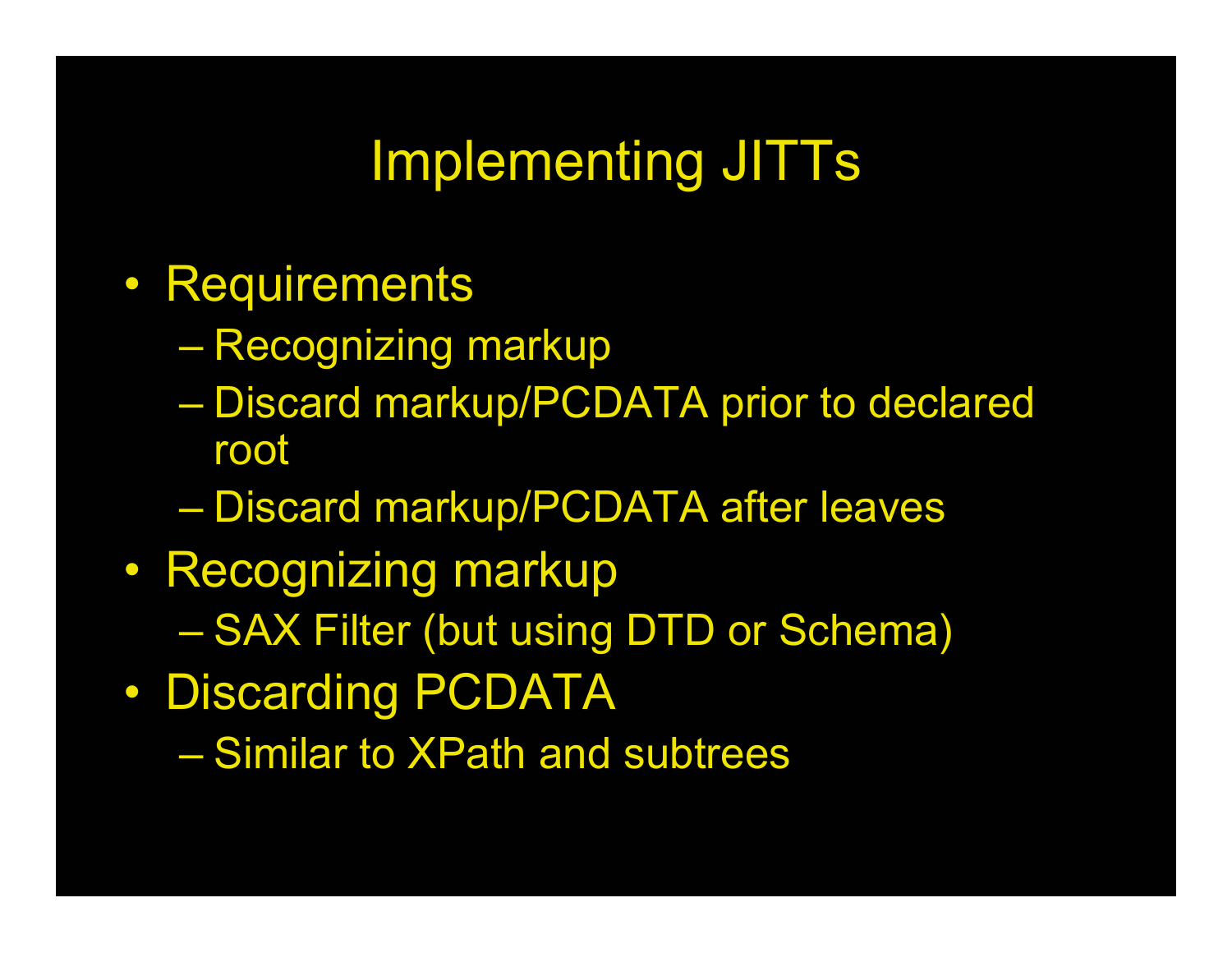## JITTs

- $\bullet$ Compatible with legacy texts
- $\bullet$ Construction of light-weight DOM trees
- Markup can represent the text as it is found "in the wild" (rather than pruned)
- $\bullet$ No tree requirement for markup syntax
- $\bullet$  Markup based on attribute values (here be versioning, Zanadu?)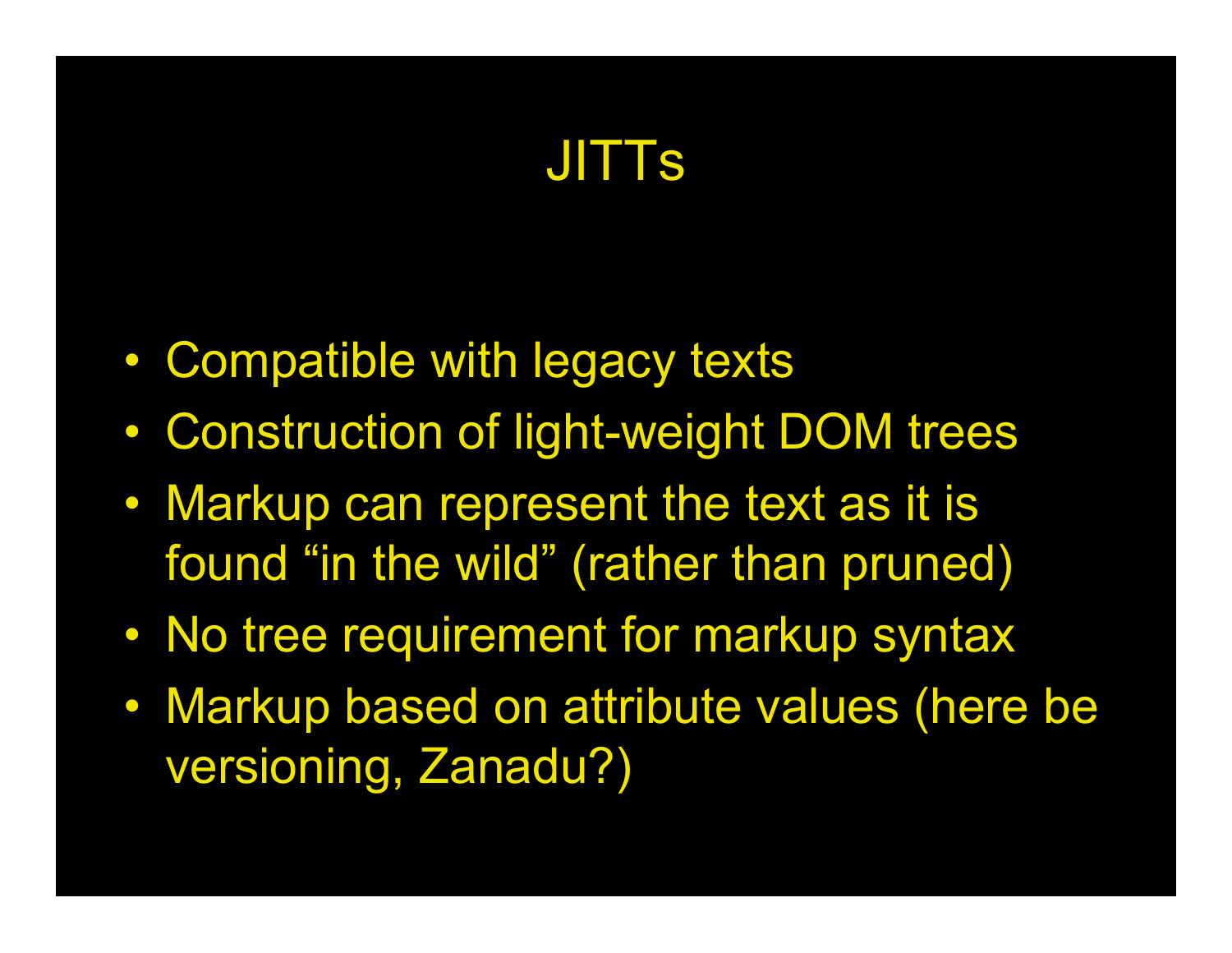## Evaluation of JITTs I

- Extreme 2001 10 Requirements
	- Formal simplicity
	- Capacity to represent all occurring or imaginable kinds of structures
	- Suitability for formal or mechanical validation
	- Clear identity with the notations needed for simpler cases
	- Allow for conditional indexing and processing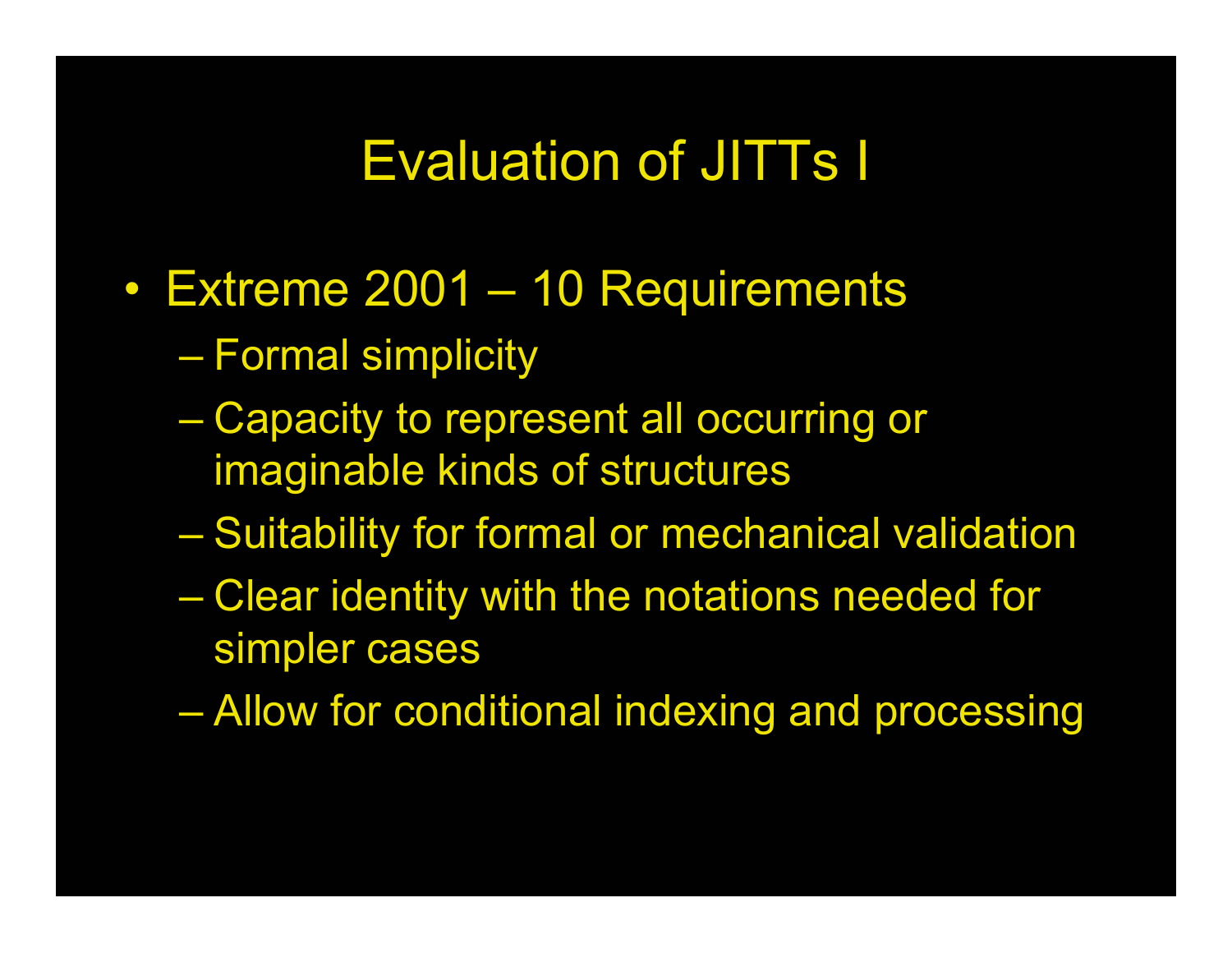#### Evaluation of JITTs II

- Allow for extraction of well-formed subtrees and documents
- Allow for query of the position of the element between two or more hierarchies
- Use standard XML syntax and mechanisms
- Validation and processing must be possible with standard XML software
- Can be extracted from existing documents encoded in XML markup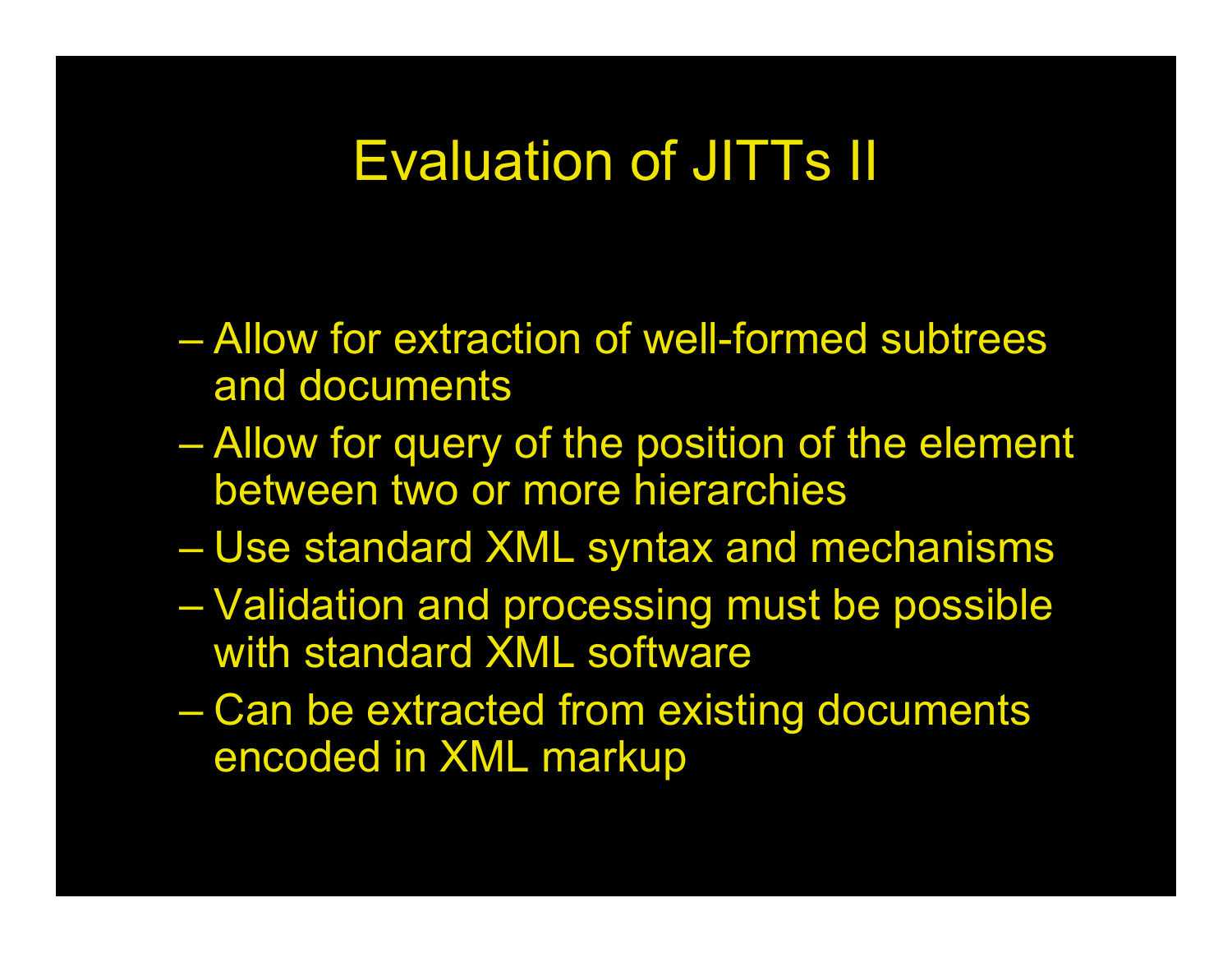## Evaluation of JITTs III

- JITTs also support:
	- Building documents with declared markup
	- SGML files
	- non-SGML/XML files (cf. MECS, TexMECS, data tag)
- $\bullet$  All by changing markup recognition (ISO 8879 robustness question settled)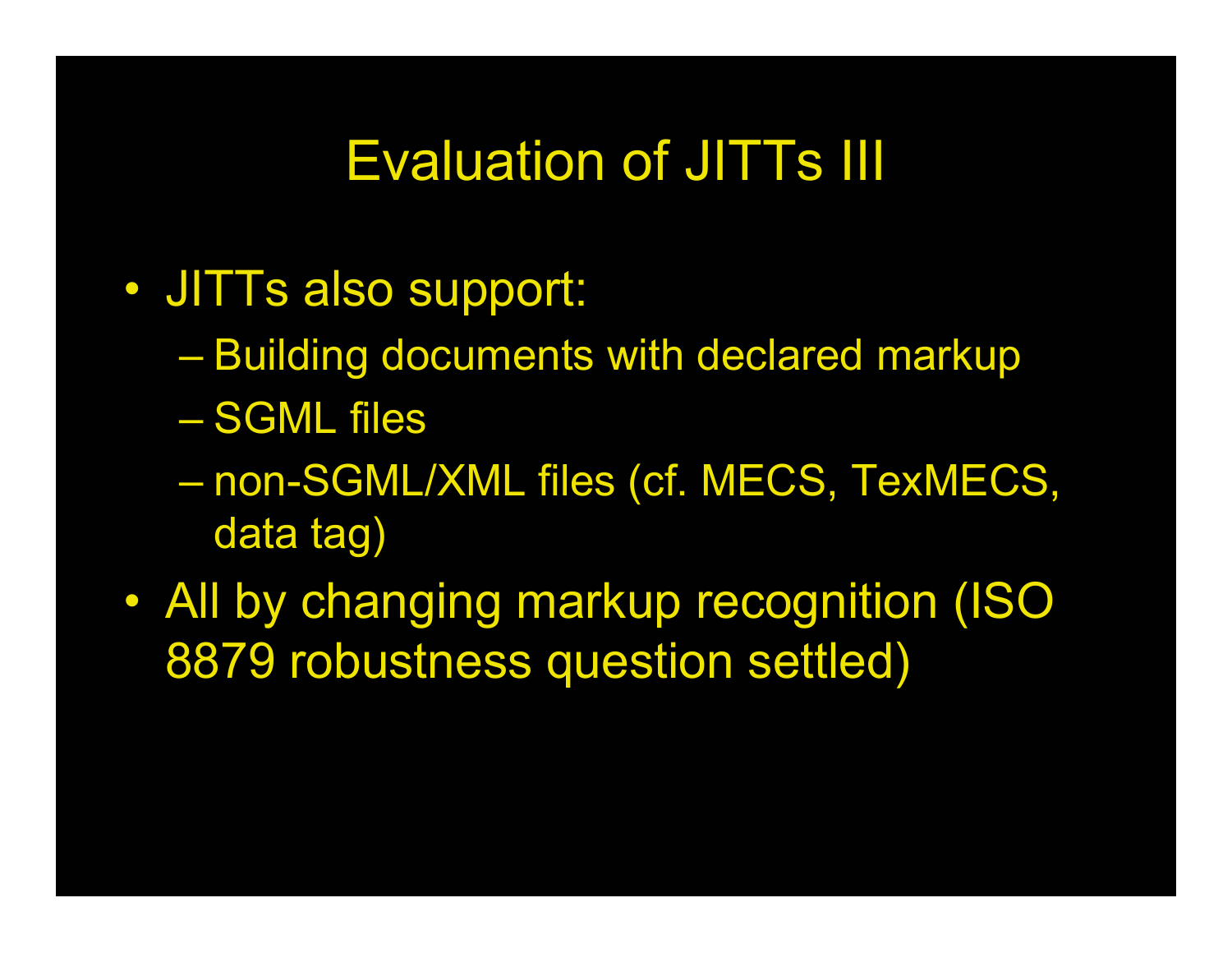#### Future Work

- $\bullet$  Use of Attributes, DTDs, Range Algebra, Regexes, Schemas, to declare root and markup
- $\bullet$ Data structures for parse forests
- $\bullet$  Layering SVG or VRML for display of multiple trees
- $\bullet$  Using TAG (Tree Adjoining Grammar) parsers for parsing multiple trees
- Tree discovery techniques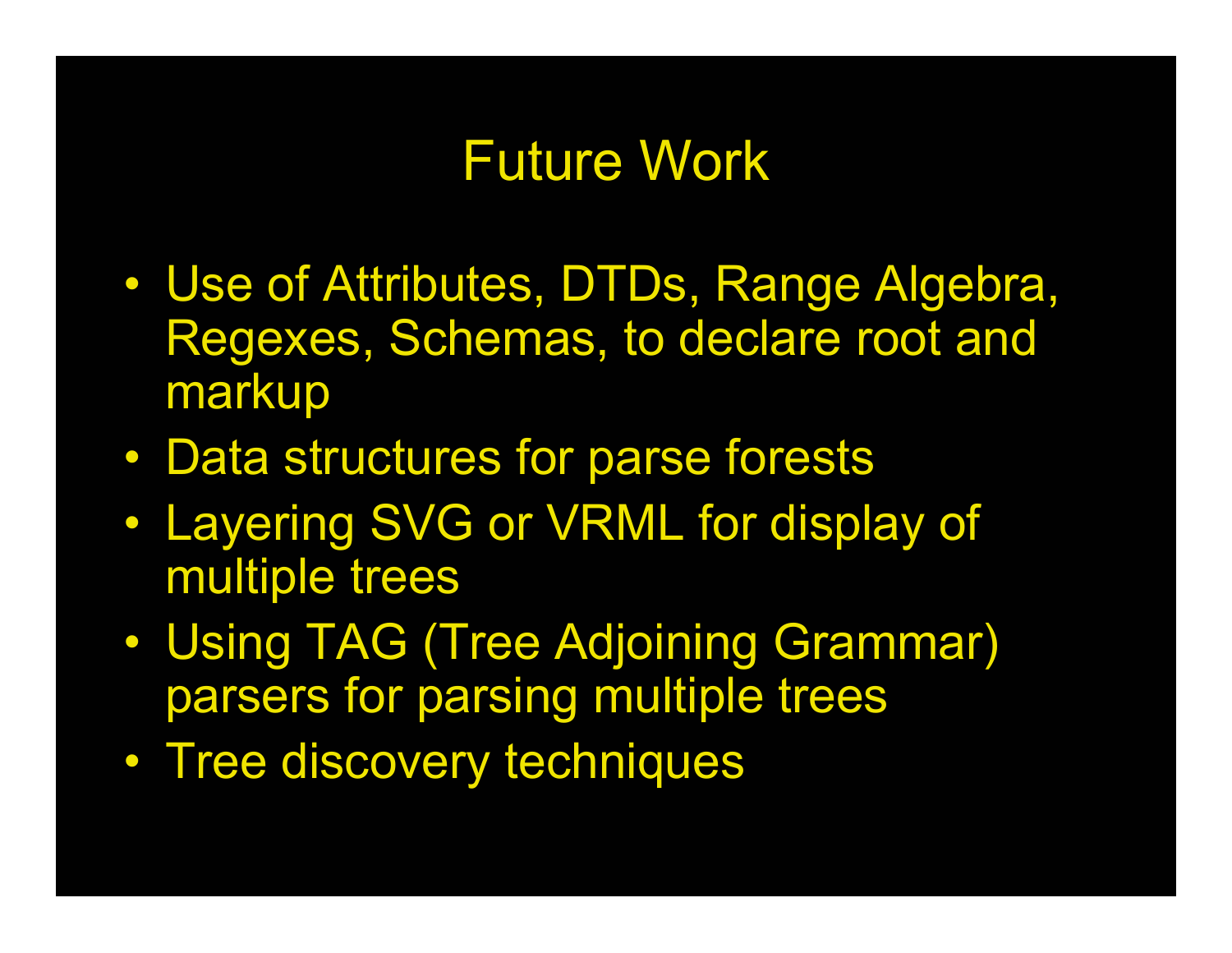#### Additional Resources

DyALog http://atoll.inria.fr/~clerger/DyALog/dyalog\_toc.html

Prague Stringology Club http://cs.felk.cvut.cz/psc/

X-Diff -- Detecting Changes in XML Documents http://www.cs.wisc.edu/~yuanwang/xdiff.html

Xerces2 Java Parserhttp://xml.apache.org/xerces2-j/index.html

XTAG Project http://www.cis.upenn.edu/~xtag/